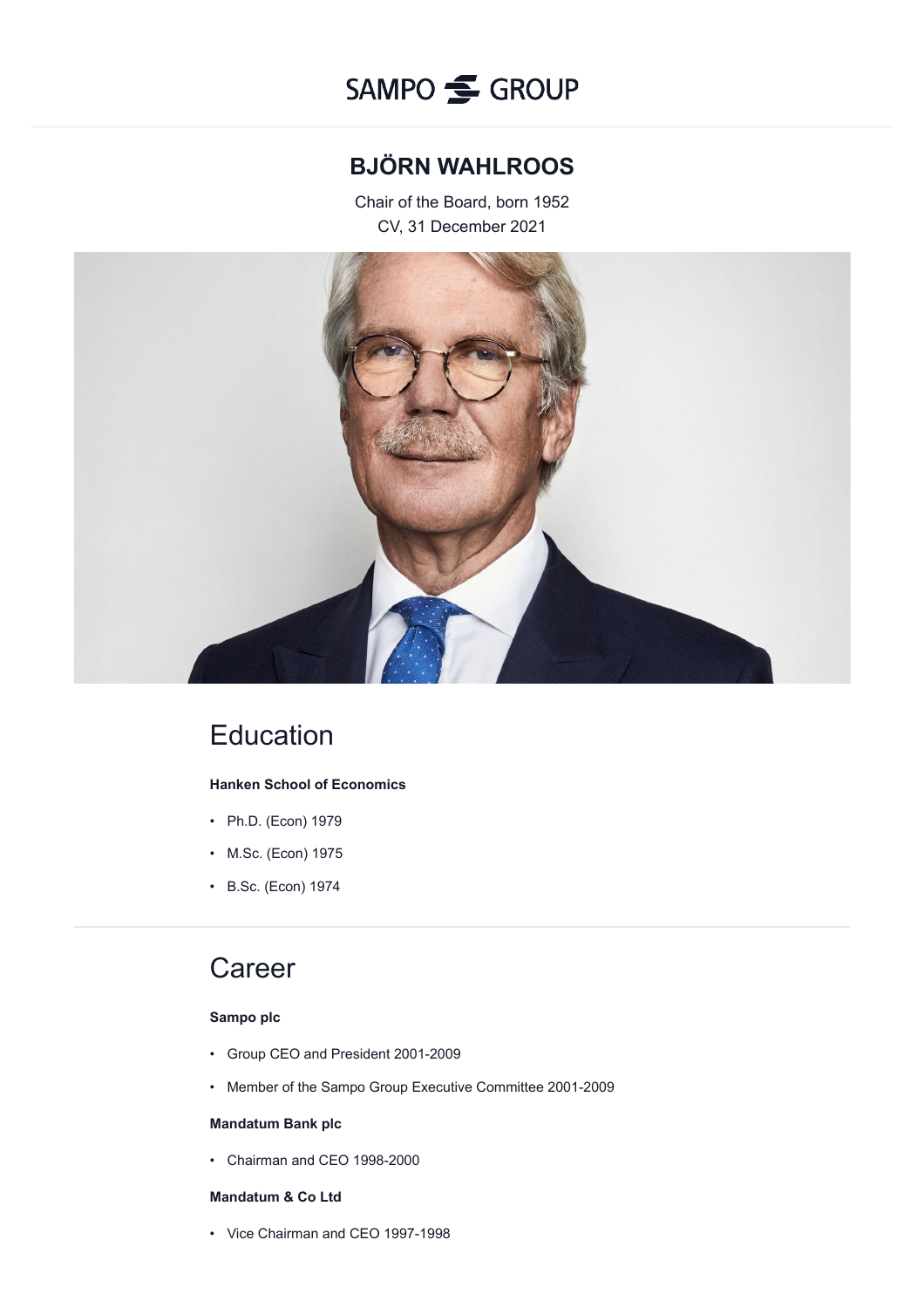• President and Senior Partner 1992-1997

#### **Union Bank of Finland**

- Executive Vice President and Member of the Executive Committee 1989-1992
- Senior Vice President and Member of the Board of Management 1987-1988
- First Vice President and Deputy Member of the Board of Management 1985-1987

#### **Kellogg Graduate School of Management, Northwestern University, Evanston, Illinois**

• Visiting Associate Professor of Managerial Economics and Decision Sciences 1983-1984

#### **Brown University, Providence, Rhode Island**

• Visiting Assistant Professor of Economics 1980-1981

#### **Hanken School of Economics**

- Professor of Economics 1979-1985
- Assistant Professor and Lecturer in Finance 1974-1979

## Positions of Trust

#### **UPM-Kymmene Corporation**

• Chairman of the Board 2008-

#### **The Mannerheim Foundation**

• Board Member 2007-

#### **Finnish Business and Policy Forum EVA**

• Board Member 2005-

#### **The Research Institute of the Finnish Economy ETLA**

• Board Member 2005-

#### **Sampo plc**

- Board Member 2001-2009, Chair of the Board 2009-
- Chair of the Nomination and Remuneration Committee 2009 -

*Mr. Wahlroos has been determined by Sampo's Board of Directors to be independent of the company and of major shareholders under the rules on Finnish Corporate Governance Code.*

## **Several other charitable institutions.**